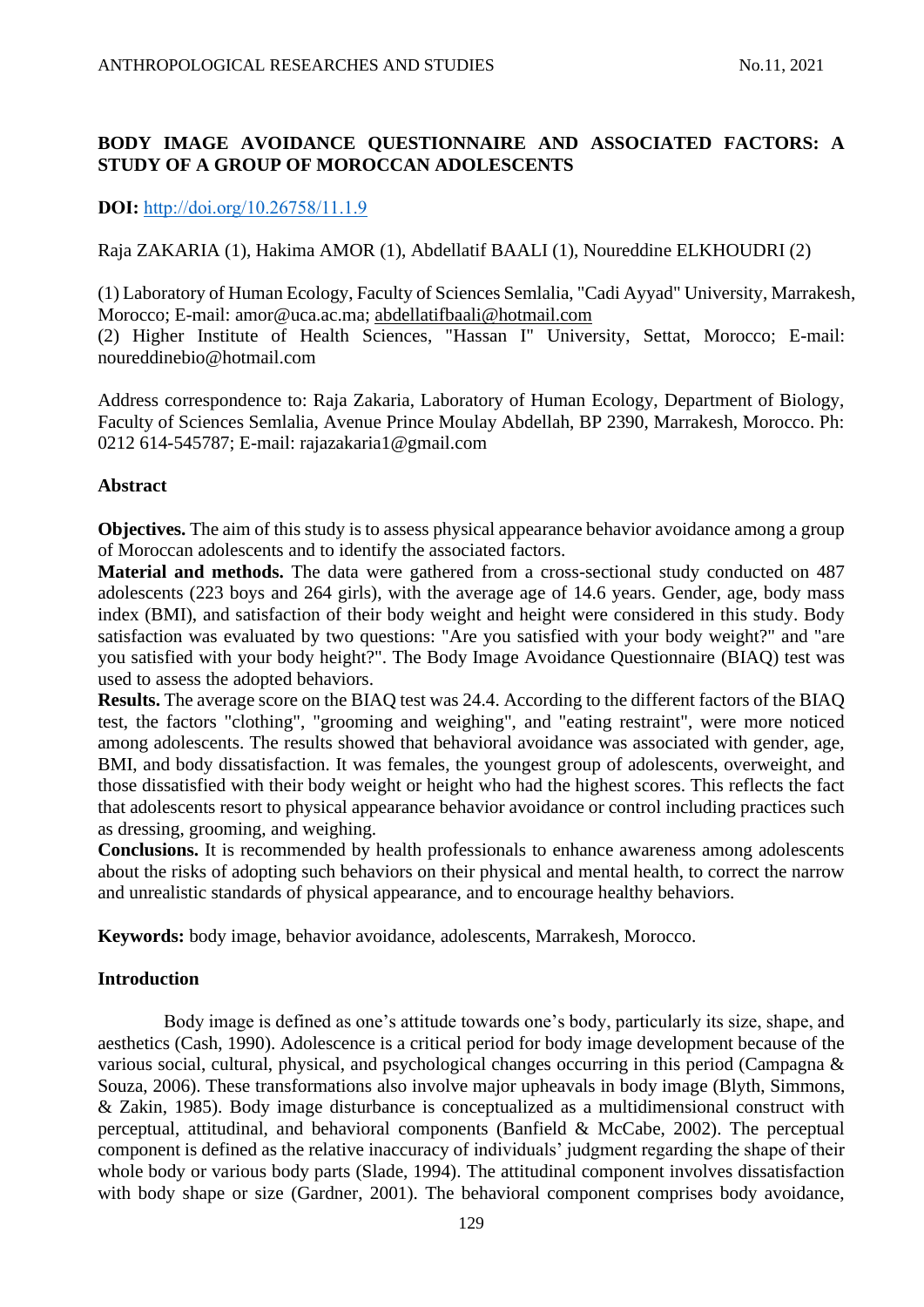including tendencies to avoid situations that elicit worry about physical appearance (Rosen, Srebnik, Saltzberg, & Wendt, 1991), and body checking, the behavioral manifestation aimed at gaining information on body shape, size, or weight (Shafran, Fairburn, Robinson, & Lask, 2004). According to Stapleton, McIntyre and Bannatyne (2014), body image disturbance "serves as an important risk factor in the development of eating disturbances and other unhealthy behaviors". Among these, avoidance behaviors that typically refer to a range of behaviors intended to avoid information regarding one's shape, weight, or size. Examples of these behaviors include not weighing oneself, avoiding looking in mirrors wearing loose-fitted clothing, and avoidance situations in which revealing clothing may be required, such as the gym or the beach (Walker, Anderson, & Hildebrandt, 2009). These behaviors may play a significant role in the development of disturbed eating behaviors and in the maintenance of body image disturbance (Fairburn, Cooper, & Shafran, 2003).

Maïano, Morin, Monthuy-Blanc, and Garbarino (2009) remarked that, unlike the perceptual and attitudinal components of Body Image Disturbances, the behavior one benefited from very few assessment instruments to measure either body avoidance (e.g., Body Image Avoidance Questionnaire, Physical Appearance Behavior Avoidance Test) or body checking or both (e.g., Body Checking and Avoidance Questionnaire). Among these, the BIAQ is "the most widely used", as revealed by the literature review.

Overweight has gained increasing attention in developing countries as an issue that needs to be addressed (Musaiger et al., 2016). Adolescence is a sensitive period marked by important physical and social changes that can lead to a negative body image. Therefore, changes related to the body or body parts increases vulnerability to the use of unhealthy body change strategies, such as avoidance behaviors.

Thus, this study seeks to evaluate the avoidance behaviors and their association with gender, age, BMI, and satisfaction of their body weight and height among a group of Moroccan adolescents.

#### **Material and methods**

#### *Participants*

This cross-sectional survey was carried out in several secondary schools in Marrakesh, Morocco. The survey took place between 2014 and 2016. Marrakesh is situated in the center of Morocco, and its population rises to 928 850 inhabitants. During the studied period (2014-2016) there were 56 secondary schools located with a total secondary school student population of 78306. A random cluster sampling technique was used in this study. The sampling frame comprised a list of all 56 secondary schools in educational districts in Marrakesh. Six out of the 56 schools were selected via random sampling. The sample population included students from the six selected schools. Three classes were randomly picked up from each of the selected schools. The students were randomly chosen from those classes. Those who refused to participate were excluded from the study. The total obtained sample was 487 male and female adolescents aged 10 to 18 years, with 223 boys (45.8%) and 264 girls (54.2%).

According to the World Health Organization (WHO, 2017) classification, the sample was divided into two groups: early adolescents (between 10-14 years old) and middle to late adolescents (between 15-19 years old).

#### *Measures*

*Weight status.* Height and weight measurements were undertaken twice in private areas. Weight was measured in light clothes and no shoes to the nearest 0.1 kg by a portable digital Seca. Height was measured while subjects were in the standing position, not wearing shoes, hat, hair bows, combs, and with the normal position of shoulder to the nearest 0.1 cm by a portable/wall-mounted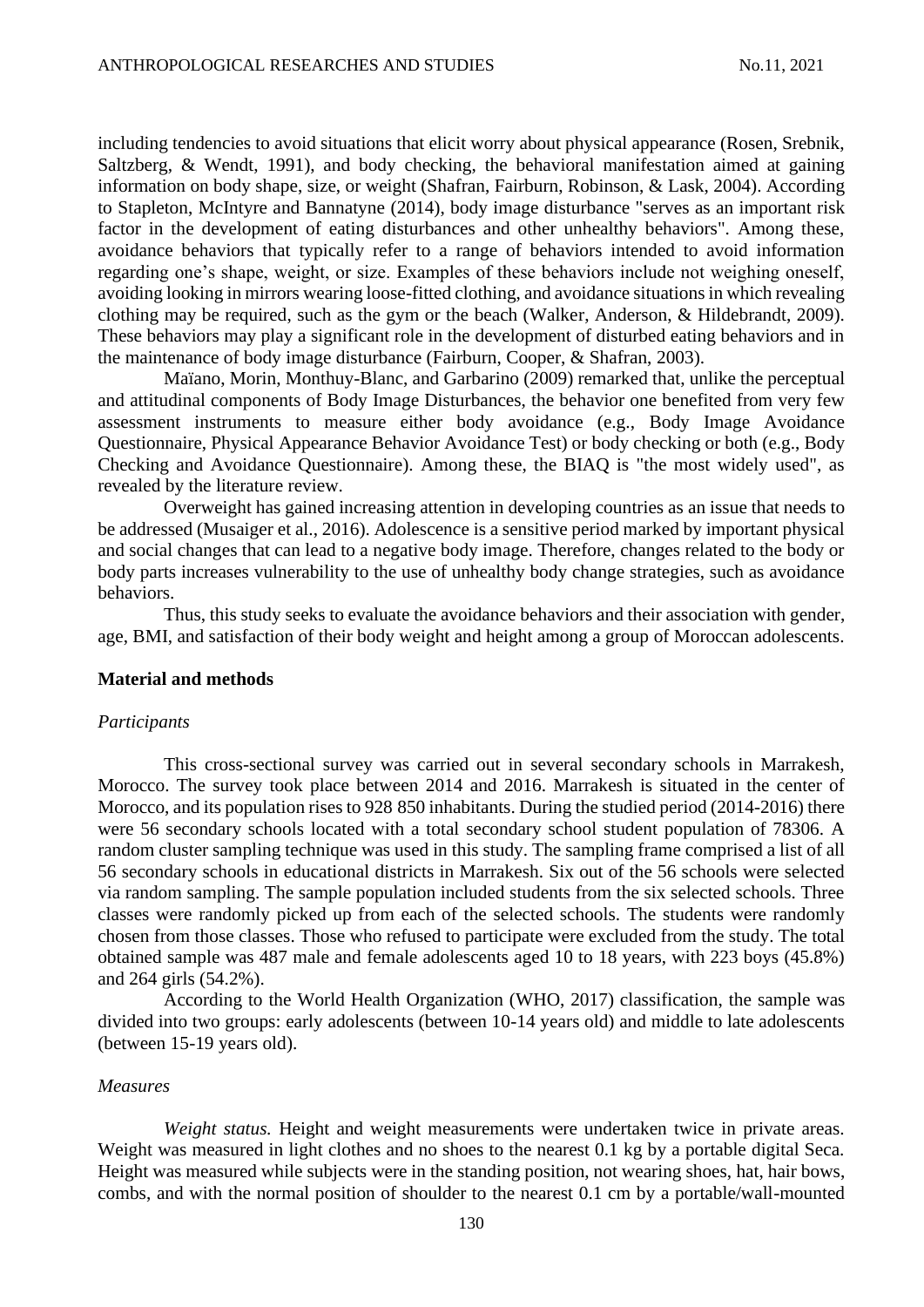stadiometer with movable headpiece. An average of two values for each measurement was documented. Body mass index (BMI) was calculated by the following formula: weight (kg)/height  $(m<sup>2</sup>)$  and standard deviation scores (BMI z-scores) were gathered using the age and sex according to the WHO standards reference (De Onis et al., 2007). Adolescents were also categorized according to their BMI z-score in three groups: Overweight (BMI obesity included; z-score is  $\geq +1$ ), normal weight (BMI z-Score between– 2 and +1), and underweight adolescents (BMI z-sore is  $\leq$  -2).

*Avoidance and physical control behaviors.* The behavioral trends, which frequently accompany body image disturbances of adolescents, were assessed by BIAQ test (Body Image Avoidance Questionnaire) (Rosen et al., 1991); the scale consisted of 19 items. The test could be subdivided into 4 factors allowing to evaluate the adopted behaviours. The questionnaire has 19 items across four behavioral themes: clothing (disguising or covering up the body through clothing choices; items 1-4, 13, 15-18), social activities (avoidance of social situations that involve eating or focusing on appearance; items 8-11), eating restraint (dietary restriction; items 5-7), and grooming/weighing (checking behaviors such as scrutinizing oneself in the mirror and weighing…; items 12, 14, 19). Each item on this factor is scored on a 6-point scale ranging from 0 (never) to 5 (always) (Table 1). The findings suggest that the higher is the individual score, the more likely the individual resort to physical appearance behavior avoidance.

The BIAQ test has demonstrated good psychometric properties among patients with eating disorders as well as healthy adults or adolescents (Lydecker, Cotter, & Mazzeo, 2014; Maïano et al., 2009; Rosen et al., 1991; Senín-Calderón, Santos-Morocho, & Rodríguez-Testal, 2020; Stapleton et al., 2014).

In the present study, the translation-back translation procedure was used. Two translations of the questionnaire from English to Arabic were conducted by two independent, bilingual, and qualified translators. One bilingual expert translated the questionnaire into Arabic. The second expert, who was kept unfamiliar with the original questionnaire, translated this Arabic version back into English. Then a final version was prepared with the help of the research team's native Arabic speakers, who examined the translation quality, ensured its validity and measured reliability in the Moroccan context. The final Arabic version was piloted, with very few comments returned that were corrected.

*Body satisfaction.* Body satisfaction was evaluated by two questions: "are you satisfied with your body weight?" and "are you satisfied with your body height?".

#### *Procedure*

The study was approved by the Moroccan Ministry of Education and the State Department of Education of the city of Marrakesh. None of the participants were forced to participate in this study, they were reassured that any dissent on their part would not affect them in any way, and the purpose of the study was explained to them as well. A written consent form was obtained from the participating adolescents and their parents. The data was collected by the researcher who interviewed adolescents individually at their school in one session. The interview lasted 30 minutes on average. Then anthropometric measurements were taken. The information was collected anonymously and confidentially.

#### *Analysis*

The statistical treatment of data was carried out by WHO AnthroPlus 2007 program (WHO, 2009) which determines BMI z-scores and Statistical Package for the Social Sciences Program (SPSS for Windows, version 18) was also used for all statistical analysis. Qualitative variables were described by their size and percentage. Quantitative variables were described by their mean and standard deviation. Intergroup comparisons were made by Mann-Whitney and Kruskall-Wallis test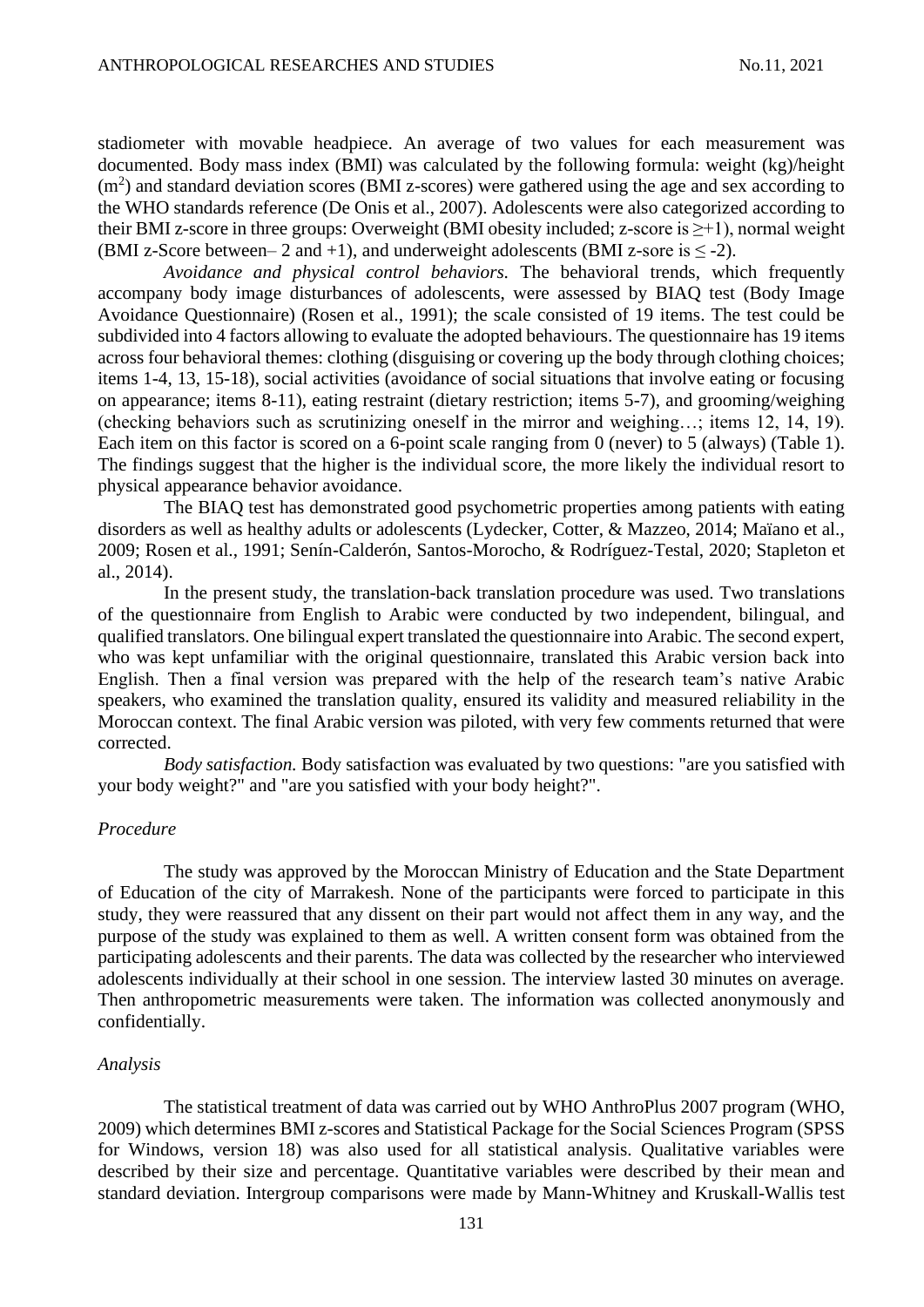for quantitative variables and by Chi-square tests for qualitative variables.

### **Results**

#### *Age, weight status, and body satisfaction*

The age of adolescents ranged from 10 to 18 years while the average age was 14.6 years (SD=2.8). Adolescents aged 10 to 14 years were relatively more represented than their counterparts in the 15-18 years age group, 53.6 % and 46.4%, respectively. On average, males were older than females (14.9  $\pm$  2.8 vs 14.4  $\pm$  2.8); there were no significant differences among different age groups (U Mann-Whitney=1.9; p=0.07). Of adolescents, 78.9% had normal weight, 8.6% underweight, and 12.5% overweight (8.4% pre -obese and 4.1% obese). While considering adolescents' perception of their body weight and height, the majority of them were satisfied, 78.4% and 84.6% respectively.

#### *Avoidance and physical control behaviors*

Overall, the total BIAQ score for the adolescents in this sample varied from 4 to 54 with an average of 24.4 (SD = 9.7; median = 23). The alpha value of Cronbach is equal to 0.723. Table 1 presents the results of the evaluation of the different items of the BIAQ scale. The highest scores were those scoring 3 (often), 4 (usually), and 5 (always). This reflects the adolescents' resort to body avoidance behaviors. The dimensions "clothing", "grooming and weighing" and "eating restraint", especially the restriction of the amount of food consumed, were more noticed among adolescents.

## **Table 1**

*Assessing adolescents using the BIAQ test: Percentage of adolescents adopting the following behaviours*

| <b>Factors and Items</b>                                                        |      | 1    | $\overline{2}$ | 3    | $\overline{4}$ | 5    |  |
|---------------------------------------------------------------------------------|------|------|----------------|------|----------------|------|--|
| Factor 1: Clothing                                                              |      |      |                |      |                |      |  |
| - I wear baggy clothes                                                          |      | 18.3 | 24.6           | 5.1  | 4.7            | 4.1  |  |
| - I wear clothes that I do not like                                             |      | 12.3 | 15.4           | 2.1  | 2.5            | 1.6  |  |
| - I wear darker colour clothing                                                 |      | 13.3 | 36.6           | 15.0 | 12.3           | 12.1 |  |
| - I wear a special set of clothing, e.g, my "fat"<br>clothes"                   |      | 8.4  | 5.7            | 1.4  | 0.6            | 0.6  |  |
| - I am inactive                                                                 |      | 14.6 | 29.0           | 5.3  | 1.2            | 1.0  |  |
| - I avoid physical intimacy                                                     |      | 5.1  | 10.9           | 5.1  | 6.2            | 22.4 |  |
| - I wear clothes that will divert attention from<br>my weight                   |      | 6.0  | 14.2           | 4.9  | 6.0            | 12.3 |  |
| - I avoid going clothes shopping                                                |      | 2.9  | 3.3            | 0.6  | 0.8            | 0.4  |  |
| - I don't wear "revealing" clothes (eg, bathing<br>suits, tank tops, or shorts) |      | 3.3  | 8.2            | 3.3  | 4.3            | 19.9 |  |
| Factor 2: Eating restraint                                                      |      |      |                |      |                |      |  |
| - I restrict the amount of food I eat                                           | 56.1 | 6.4  | 15.4           | 5.5  | 7.2            | 9.4  |  |
| - I only eat fruits, vegetables, and other low<br>calorie foods                 |      | 7.4  | 7.2            | 4.5  | 4.7            | 5.5  |  |
| - I fast for a day or longer                                                    | 88.5 | 2.7  | 4.1            | 1.6  | 0.8            | 2.3  |  |
| Factor 3: Social activity                                                       |      |      |                |      |                |      |  |
| - I do not go out socially if I will be "checked"<br>out"                       | 60.2 | 5.7  | 9.9            | 3.7  | 2.5            | 18.1 |  |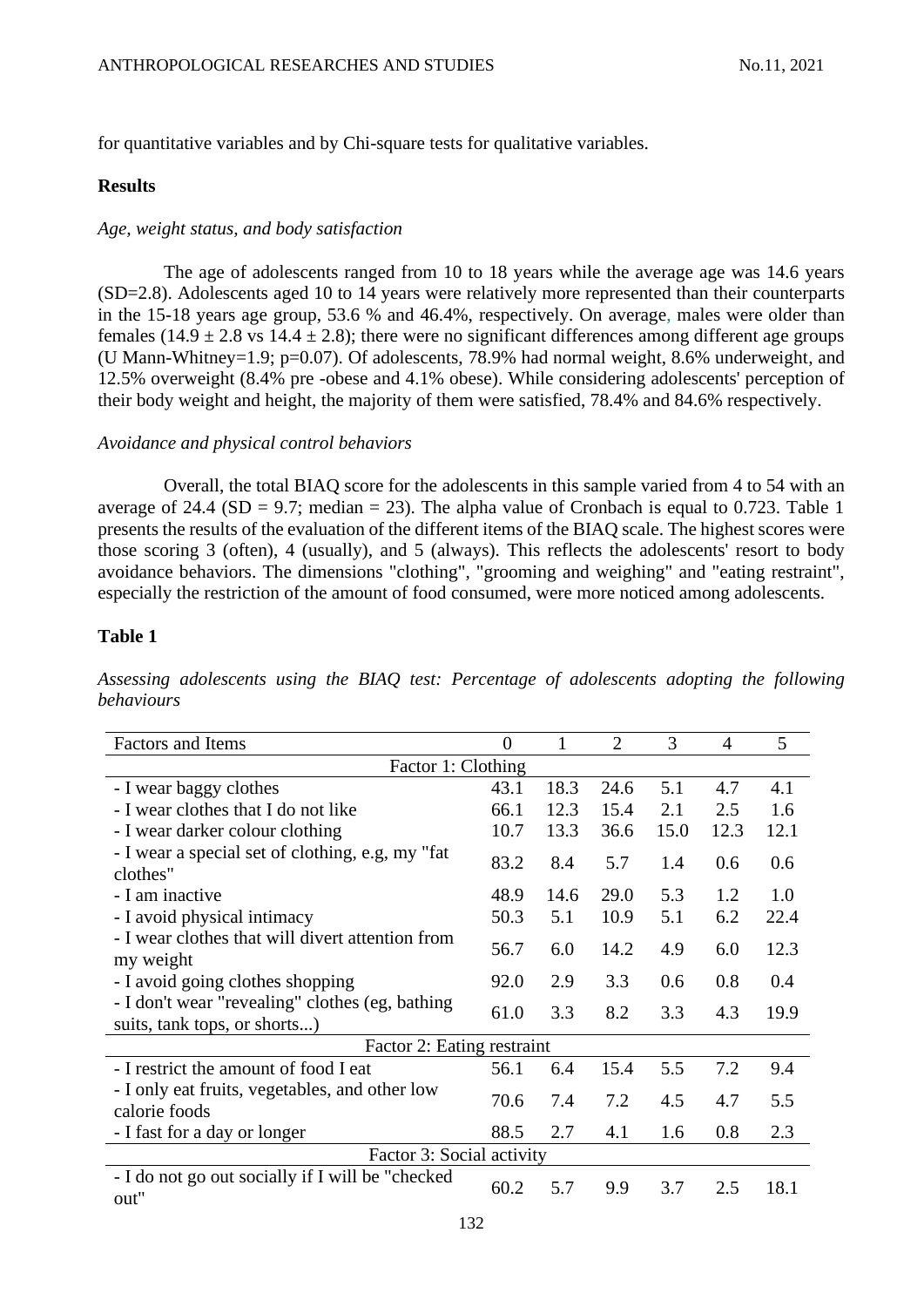| <b>Factors and Items</b>                                                  |  |      | 2    | 3   | $\overline{4}$ |      |
|---------------------------------------------------------------------------|--|------|------|-----|----------------|------|
| - I do not go out socially if the people I am with<br>will discuss weight |  | 4.5  | 8.6  | 3.7 | 3.7            | 22.8 |
| - I do not go out socially if the people I am with<br>are thinner than me |  | 2.7  | 5.7  | 12  | 1.0            | 4.5  |
| - I do not go out socially if this involves eating                        |  | 2.5  | 4.1  | 0.8 | 0.6            | 1.2  |
| Factor 4: Grooming and weighing                                           |  |      |      |     |                |      |
| - I weight myself                                                         |  | 27.9 | 35.5 | 5.1 | 6.6            | 6.2  |
| - I look at myself in the mirror                                          |  | 3.3  | 11.5 | 8.8 | 13.8           | 61.0 |
| - I get dressed up or made up                                             |  | 10.9 | 23.0 | 8.6 | 10.1           | 17.9 |

0: Never; 1: Rarely; 2: Sometimes; 3: Often; 4: Usually; 5: Always

An examination of the relationship between the BIAQ score and the used variables is presented in Table 2. The results of the comparison of the avoidance behaviors among adolescents by gender, age, BMI categories, and body satisfaction with weight or height, showed that behavioral avoidance was associated with all the used variables: the average of BIAQ score was higher for the females than males (p<0.05). Young adolescents had a significantly higher BIAQ scores as compared to their younger counterparts (p<0.001). According to the weight categories, overweight adolescents reached the highest BIAQ scores (32.0) as compared to adolescents with normal weight (23.4) or underweight  $(22.4)$  (p<0.001). The dissatisfied adolescents with their body weight or height had a high average BIAQ score (28.9) and (27.6), respectively. BIAQ was found to be strongly associated with body weight satisfaction ( $p<0.001$ ). In fact, the youngest, female adolescents, overweight and those dissatisfied with their body weight or height showed these behaviors or strategies (way of dressing, of eating, of behaving in public).

#### **Table 2**

| Variables                                                                                                       | Modalities                                                                                                                                                                                                                                                                                                                                          | $\mathbf n$ | Mean $\pm$ SD   | Tests $a, b$                |  |
|-----------------------------------------------------------------------------------------------------------------|-----------------------------------------------------------------------------------------------------------------------------------------------------------------------------------------------------------------------------------------------------------------------------------------------------------------------------------------------------|-------------|-----------------|-----------------------------|--|
| Gender                                                                                                          | <b>Boys</b>                                                                                                                                                                                                                                                                                                                                         | 223         | $23.3 \pm 9.7$  |                             |  |
|                                                                                                                 | Girls                                                                                                                                                                                                                                                                                                                                               | 264         | $25.3 \pm 9.6$  | $2.5^{\text{a}}$ ; p<0.05   |  |
| Age                                                                                                             | $10-14$ years                                                                                                                                                                                                                                                                                                                                       | 261         | $26.1 \pm 9.5$  |                             |  |
|                                                                                                                 | $15-18$ years                                                                                                                                                                                                                                                                                                                                       | 226         | $22.5 \pm 9.5$  | $4.8^{\text{a}}$ ; p<0.001  |  |
|                                                                                                                 | Underweight                                                                                                                                                                                                                                                                                                                                         | 42          | $22.4 \pm 8.8$  |                             |  |
| <b>BMI</b> categories                                                                                           | Normal weight                                                                                                                                                                                                                                                                                                                                       | 384         | $23.4 \pm 9.1$  | $36.1b$ ; p<0.001           |  |
|                                                                                                                 | Overweight                                                                                                                                                                                                                                                                                                                                          | 61          | $32.0 \pm 10.4$ |                             |  |
| Body weight                                                                                                     | Satisfied                                                                                                                                                                                                                                                                                                                                           | 382         | $23.2 \pm 9.1$  |                             |  |
| satisfaction                                                                                                    | Dissatisfied                                                                                                                                                                                                                                                                                                                                        | 105         | $28.9 \pm 10.2$ | $5.0^{\text{ a}}$ ; p<0.001 |  |
| Body height                                                                                                     | Satisfied                                                                                                                                                                                                                                                                                                                                           | 412         | $23.8 \pm 9.4$  |                             |  |
| satisfaction                                                                                                    | Dissatisfied                                                                                                                                                                                                                                                                                                                                        | 75          | $27.6 \pm 10.6$ | $2.8^{\text{a}}$ ; p<0.01   |  |
| 97.5<br>$\mathbf{v}$ $\mathbf{v}$ $\mathbf{v}$ $\mathbf{v}$ $\mathbf{v}$<br>the contract of the contract of the | $h\mathbf{r}$<br>$\mathbf{1}$ $\mathbf{1}$ $\mathbf{1}$ $\mathbf{1}$ $\mathbf{1}$ $\mathbf{1}$ $\mathbf{1}$ $\mathbf{1}$ $\mathbf{1}$ $\mathbf{1}$ $\mathbf{1}$ $\mathbf{1}$ $\mathbf{1}$ $\mathbf{1}$ $\mathbf{1}$ $\mathbf{1}$ $\mathbf{1}$ $\mathbf{1}$ $\mathbf{1}$ $\mathbf{1}$ $\mathbf{1}$ $\mathbf{1}$ $\mathbf{1}$ $\mathbf{1}$ $\mathbf{$ |             |                 |                             |  |

*Mean scores of the BIAQ test according to gender, age, BMI categories, and body satisfaction*

<sup>a</sup>Mann-Whitney test; <sup>b</sup>Kruskal Wallis test

#### **Discussions**

Body image dissatisfaction was a particular phenomenon of Western societies, recent studies have shown an increasing level of body image dissatisfaction in non-Western Arabic countries, including Morocco. Body image dissatisfaction is prevalent among adolescents in Arabic countries with socio-cultural conditions relatively similar to that of their Moroccan counterparts. In United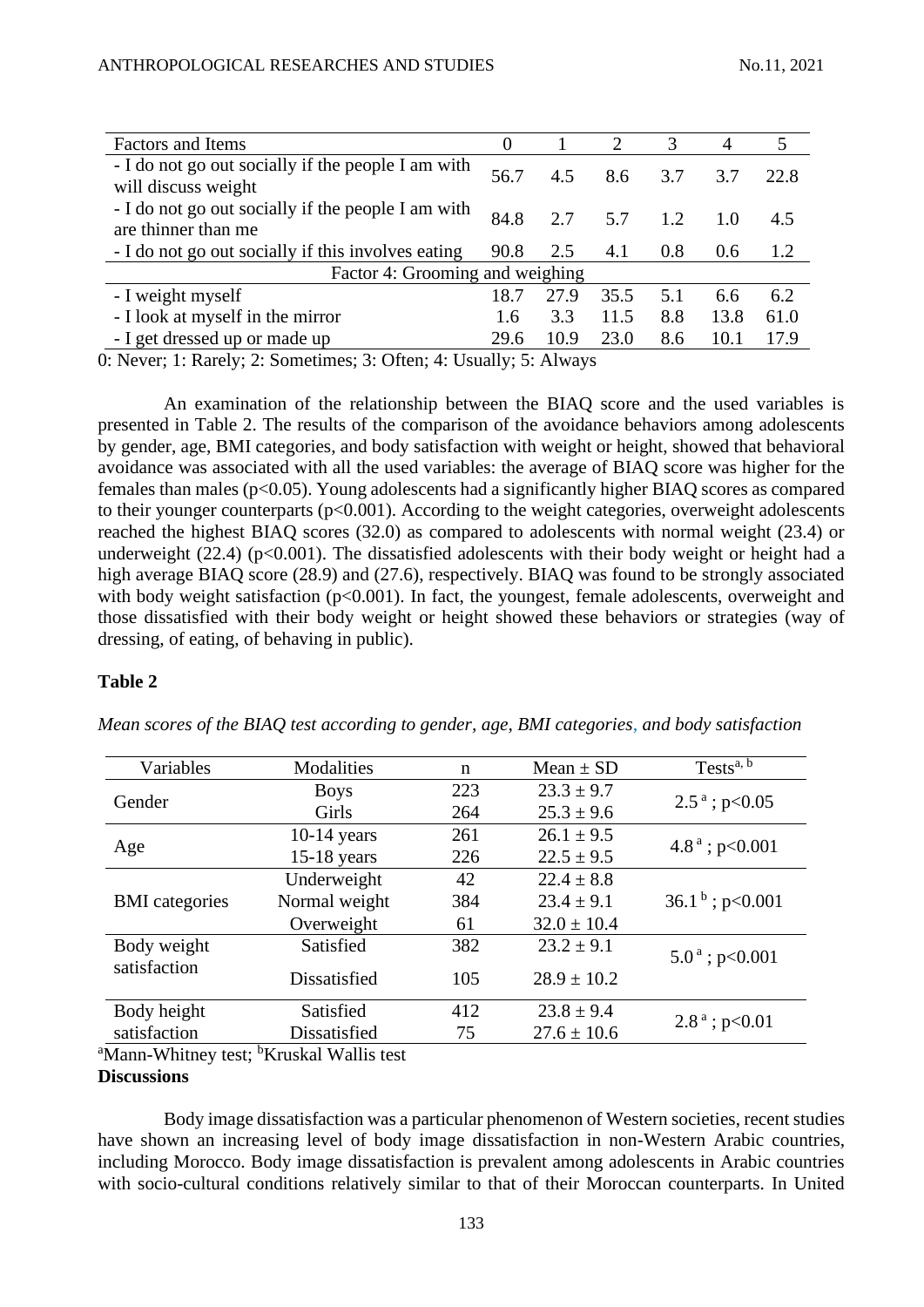Arab Emirates, Schulte and Thomas (2013) found that 73% of adolescents indicated body dissatisfaction (78% of females, 58% of males). In Lebanon, 39% of adolescents underestimated or overestimated their body weight (Assaad et al., 2018). In Egypt, about 25.6% of males and 40% of females had some level of body image concern among undergraduate students (El Ansari, Dibba, Labeeb, & Stock, 2014). In Morocco, body dissatisfaction was prevalent in 61.0% of the adolescents, of whom 38.2% wanted to gain weight while 22.8% wanted to lose it (Zakaria, Amor, & Baali, 2021).

Furthermore, as the world becomes increasingly globalized, Western beauty practices have spread rapidly in many countries. Morocco is no exception. It is a country which has undergone deep transformations, an unprecedented process of modernization and a series of socio-economic and socio-cultural changes (High Commission for Planning (HCP), 2018). These changes included a transformation in dressing styles from long loose dresses to Western modern styles. The combination of these factors of acculturation would change body image ideals of Moroccan adolescents and contribute to adopt some negative attitudes.

For knowledge, this is the first nationwide study of its kind to be carried out in Morocco and the Arab region that investigates body image avoidance and associated factors in adolescent males and females.

The average score of the BIAQ test in this study was  $24.4$  (SD = 9.7). This was higher than the score found among Spanish adolescents  $(23.6 \pm 11.0)$  (Senin-Calderón et al., 2020). It is worth noting that "clothing", "grooming and weighing", and "eating restraint" factors reached the highest score, particularly food restriction.

Adolescents were more concerned about the most visible part of the body and the face (often looking at the mirror, putting on makeup). They also weigh themselves frequently as a means of controlling their body weight. In the context of weight control, self-monitoring of weight in adolescents was a strategy that can be used to monitor body weight variation. This concern about body weight could have negative consequences on body image (Dionne & Yeudall, 2005; Friend, Bauer, Madden, & Neumark-Sztainer, 2012), which will push the individual to adopt means of loss or gain weight if one's current weight exceeds or falls behind the one desired (Neumark-Sztainer, van den Berg, Hannan, & Story, 2006). In addition, the frequency of weighing may worsen body image according to Ogden and Whyman (1997), the self-frequent weighing was associated with worse body image among women with normal weight. The adolescents in this study used grooming behaviors more than weighing to control and change their physical appearances and physical aesthetics by frequently looking in the mirror and using cosmetics to increase physical attractiveness. Subsequently, as international studies have shown, these subjects become more concerned about their body image (Cash, Dawson, Davis, & Bowen, 1989). As for the clothing factor, women who declared themselves dissatisfied / perceived themselves as failing to meet the ideal standards usually wear clothes that allow them to control their appearance and hide their size and shape (Rudd & Lennon, 2000), also the men interested and concerned about their body used clothing to manipulate their appearance (Frith  $\&$  Gleeson, 2004). In the present study, adolescents avoid the use of tight clothing; because they probably choose to dress in the Islamic style (do not reveal body contours/silhouette). This fact was also revealed in various studies in Arab countries, Muslim oriented, having the same socio-cultural conditions (e.g. El Ansari et al., 2014). In addition, body satisfaction with their body weight and height could also have a direct impact on eating behaviors to achieve the perceived ideal body and to have a sense of control and even lead the individual to practice chronic diets (Calderon, Yu, & Jambbazian, 2004; Stice, Presnell, & Spangler, 2002).

Young adolescents in pubertal development are more likely to adopt these behaviors because rapid changes in physical appearance happening during this period (Patton & Viner, 2007) could lead to enhanced preoccupation with physical appearance, especially among girls (Grogan & Richards, 2002). This dissatisfaction of girls may be due to the fact that puberty leads to a departure from the thin-ideal of Western feminine beauty by an excessive accumulation of fat in certain parts of their body (Steinberg & Morris, 2001; Waylen & Wolke, 2004).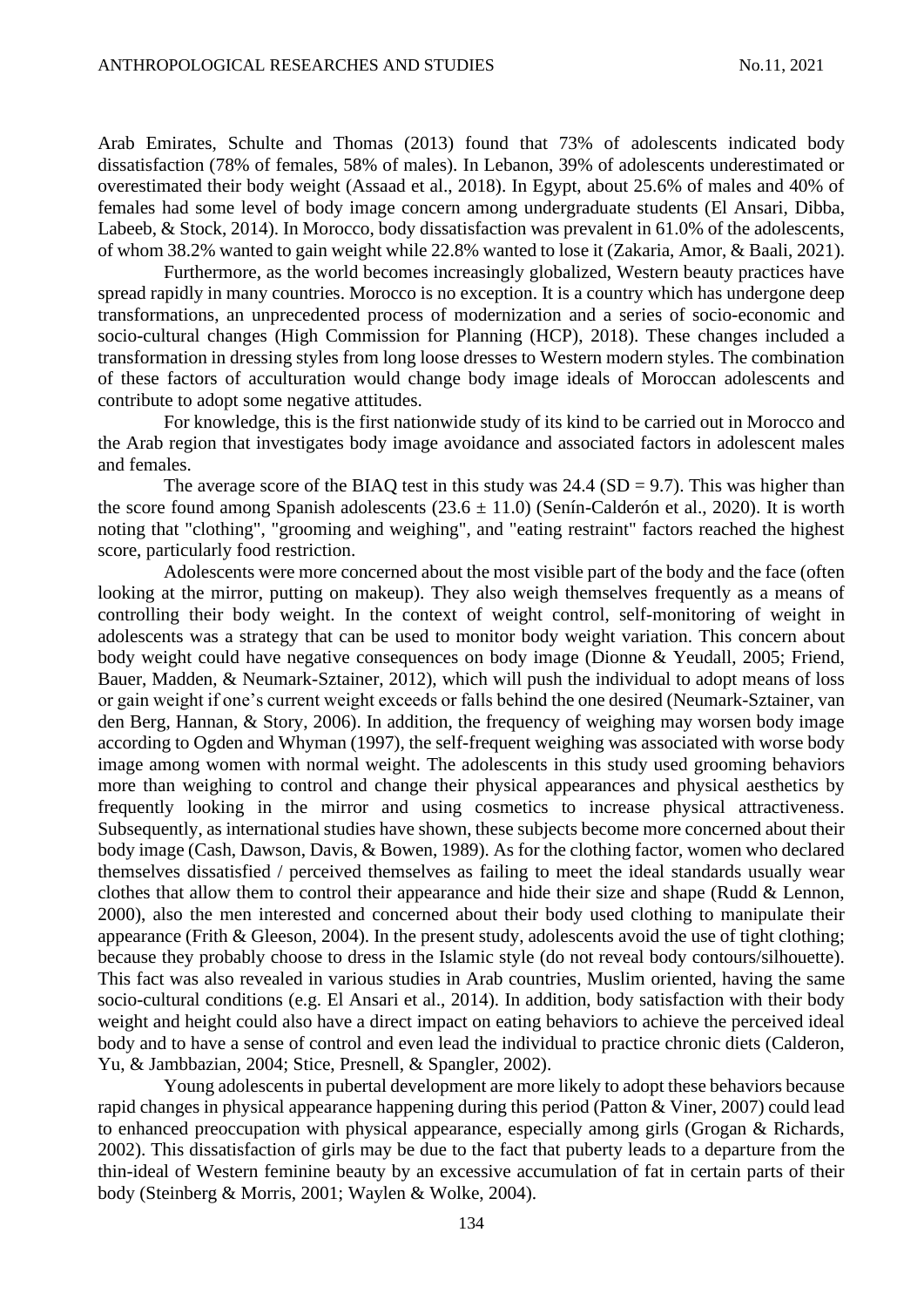Another formative factor that contributes to body dissatisfaction is the social comparison (Leahey, Crowther, & Mickelson, 2007). Social comparison theory claims that people have an innate drive to evaluate themselves, often in comparison to others; it emphasizes the importance of social comparisons in self-evaluation and social behavior (Festinger, 1954; Wood, 1989). This process is also true about body image. Meta-analyses have revealed that when women compare themselves with thinner females, their body dissatisfaction increases (Bailey & Ricciardelli, 2010). Being overweight is also one of the factors that may cause adolescent dissatisfaction (Latiff, Muhamad, & Rahman, 2018); overweight adolescents in this study used more these behavioral avoidance strategies.

#### **Conclusions**

In the present study, adolescents reported body avoidance behaviors, especially those related to grooming, weighing, and clothing. The results support the association of these manifestations with the adolescents' gender, age, weight status, and perception of their weight and height. It is worth noting that the phenomenon affects mostly females, the youngest and overweight adolescents. Adolescents tend to adopt avoidance behavior to cope with body dissatisfaction. It is recommended by health experts to enhance awareness among adolescents about the risks of doing so on their physical and mental health, to correct the narrow and unrealistic standards of physical appearance, and to encourage healthy behaviors.

## **Acknowledgments**

The authors would like to thank all students and their parents for their participation in this study. Special thanks go to the Ministry of National Education authority of Marrakesh and school staff.

## **References**

- 1. Assaad, S., Anouti, S., Naja, F., Nasreddine, L., Hwalla, N., & Sibai, A. M. (2018). Adolescents' self-perceived and actual weight: Which plays a dominant role in weight loss behaviour in Lebanon? *Child: Care, Health and Development*, *44*, 124–130. <https://doi.org/10.1111/cch.12512>
- 2. Bailey, S. D., & Ricciardelli, L. A. (2010). Social comparisons, appearance related comments, contingent self-esteem and their relationships with body dissatisfaction and eating disturbance among women. *Eating Behaviors*, *11*, 107-12. doi: 10.1016/j.eatbeh.2009.12.001
- 3. Banfield, S. S., & McCabe, M. P. (2002). An evaluation of the construct of body image. *Adolescence*, *37*(146), 373-93. PMID: 12144166. Retrieved March 3, 2021 from <https://pubmed.ncbi.nlm.nih.gov/12144166/>
- 4. Blyth, D. A., Simmons, R. G., & Zakin, D. F. (1985). Satisfaction with body image for early adolescent females: The impact of pubertal timing within different school environments. *Journal of Youth and Adolescence*, *14*, 207–225.<https://doi.org/10.1007/BF02090319>
- 5. Calderon, L. L., Yu, C. K., & Jambbazian, P. (2004). Dieting practices in high school students. *Journal of the American Dietetic Association*, *104*, 1369-1374. doi: 10.1016/j.jada.2004.06.017
- 6. Campagna, V. N., & Souza, A. S. L. (2006). Body and body image in early female adolescence. *Bollettin o psicologia*, *56*(124), 09-35. Retrieved February 15, 2021 from http://pepsic.bvsalud.org/scielo.php?script=sciarttext&pid=S000659432006000100003&lng =en&nrm=iso>
- 7. Cash, T. F. (1990). The psychology of physical appearance: Aesthetics, attributes, and images. In T. F. Cash & T. Pruzinsky (Eds.), *Body images: Development, deviance, and change* (pp.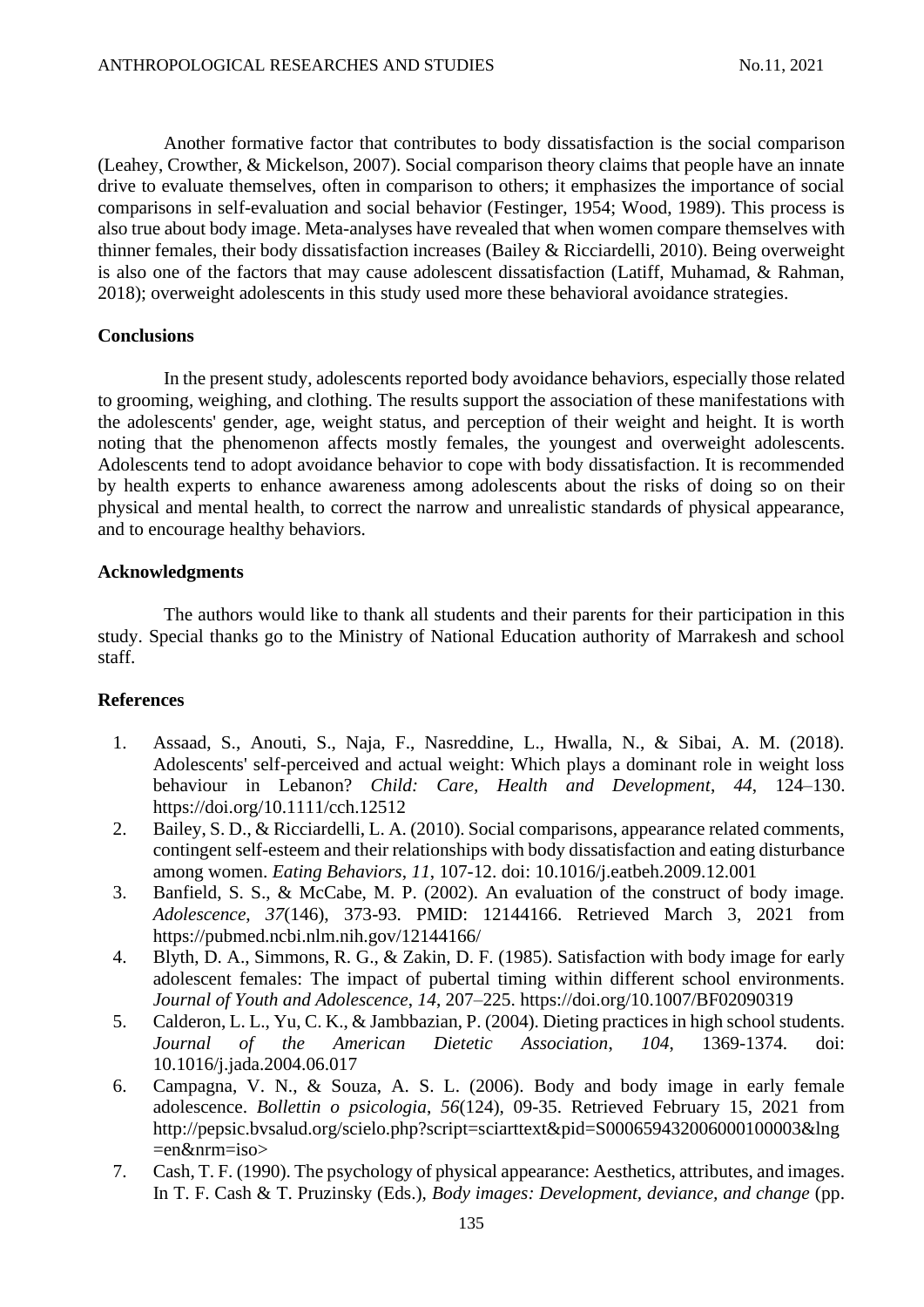51–79). New York, NY: Guilford Press. Retrieved February 15, 2021 from https://psycnet.apa.org/record/1990-98350-003

- 8. Cash, T. F., Dawson, K., Davis, P., & Bowen, M. (1989). Effects of cosmetics use on the physical attractiveness and body image of American college women. *Journal of Social Psychology*, *3*, 349-355. [https://doi.org/10.1080/00224545.1989.9712051](https://psycnet.apa.org/doi/10.1080/00224545.1989.9712051)
- 9. De Onis, M., Onyango, A. W., Borghi, E., Siyam, A., Nishida, C., & Siekmann, J. (2007). Development of a WHO growth reference for school aged children and adolescents. *Bulletin World Health Organ, 85*, 660-667. doi: [10.2471/BLT.07.043497](https://dx.doi.org/10.2471%2FBLT.07.043497)
- 10. Dionne, M. M., & Yeudall, F. (2005). Monitoring of weight in weight loss programs: A double-edged sword?. *Journal of Nutrition Education and Behavior*, *37*, 315–318. doi: [10.1016/s1499-4046\(06\)60162-0](https://doi.org/10.1016/s1499-4046%2806%2960162-0)
- 11. El Ansari, W., Dibba, E., Labeeb, S., & Stock, C. (2014). Body image concern and its correlates among male and female undergraduate students at Assuit university in Egypt. *Global Journal of Health Science*, *6*, 105–117.<http://dx.doi.org/10.5539/gjhs.v6n5p105>
- 12. Fairburn, C. G., Cooper, Z., & Shafran, R. (2003). Cognitive behaviour therapy for eating disorders: a "transdiagnostic" theory and treatment. *Behaviour Research and Therapy*, *41*, 509–28. doi: 10.1016/s0005-7967(02)00088-8
- 13. Festinger, L. (1954). A theory of social comparison processes. *Human Relations*, *7*, 117-140. [https://doi.org/10.1177/001872675400700202](https://doi.org/10.1177%2F001872675400700202)
- 14. Friend, S., Bauer, K. W., Madden, T. C., & Neumark-Sztainer, D. (2012). Self-weighing among adolescents: Associations with body mass index, body satisfaction, weight control behaviors, and binge eating. *Journal of the Academy of Nutrition and Dietetics*, *1*, 99–103. doi: 10.1016/j.jada.2011.08.036
- 15. Frith, H., & Gleeson, K. (2004). Clothing and Embodiment: Men Managing Body Image and Appearance. *Psychology of Men and Masculinity*, *1*, 40–48. [https://doi.org/10.1037/1524-](https://doi.org/10.1037/1524-9220.5.1.40) [9220.5.1.40](https://doi.org/10.1037/1524-9220.5.1.40)
- 16. Gardner, R. M. (2001). Assessment of body image disturbance in children and adolescents. In J. K. Thompson & L. Smolak (Eds.), *Body image, eating disorders, and obesity in youth: Assessment, prevention, and treatment* (pp. 193–213). American Psychological Association. [https://doi.org/10.1037/10404-008](https://psycnet.apa.org/doi/10.1037/10404-008)
- 17. Grogan, S., & Richards, H. (2002). Body image: Focus groups with boys and men. *Men Masculinities*, *4*, 219–233. [https://doi.org/10.1177/1097184X02004003001](https://psycnet.apa.org/doi/10.1177/1097184X02004003001)
- 18. Latiff, A., Muhamad, J., & Rahman, R. A. (2018). Body image dissatisfaction and its determinants among young primary-school adolescents. *Journal of Taibah University Medical Sciences*, *13*(1), 34-41. [doi.org/10.1016/j.jtumed.2017.07.003](https://doi.org/10.1016/j.jtumed.2017.07.003)
- 19. Leahey, T. M., Crowther, J. H., & Mickelson, K. D. (2007). The frequency, nature, and effects of naturally occurring appearance-focused social comparisons. *Behavior Therap*y, *38*, 132– 43. doi: 10.1016/j.beth.2006.06.004
- 20. Lydecker, J. A., Cotter, E. W., & Mazzeo, S. E. (2014). Body checking and body image avoidance: Construct validity and norms for college women. *Eating Behaviors*, *15*, 13-16. doi: [10.1016/j.eatbeh.2013.10.009](https://doi.org/10.1016/j.eatbeh.2013.10.009)
- 21. Maïano, C., Morin, A. J. S., Monthuy-Blanc, J. & Garbarino, J. M. (2009). The Body Image Avoidance Questionnaire: Assessment of its Construct Validity in a Community Sample of French Adolescents. *International Journal of Behavioral Medicine*, *16*, 125–135. <https://doi.org/10.1007/s12529-009-9035-7>
- 22. Musaiger, A. O., Al-Mannai, M., Al-Haifi, A. R., Nabag, F., Elati, J., Abahussain, N., … Al-Mufty, B. (2016). Prevalence of overweight and obesity among adolescents in eight Arab countries: Comparison between two international standards (ARABEAT-2). *Nutrición Hospitalaria*, *33*, 567.<https://doi.org/10.20960/nh.567>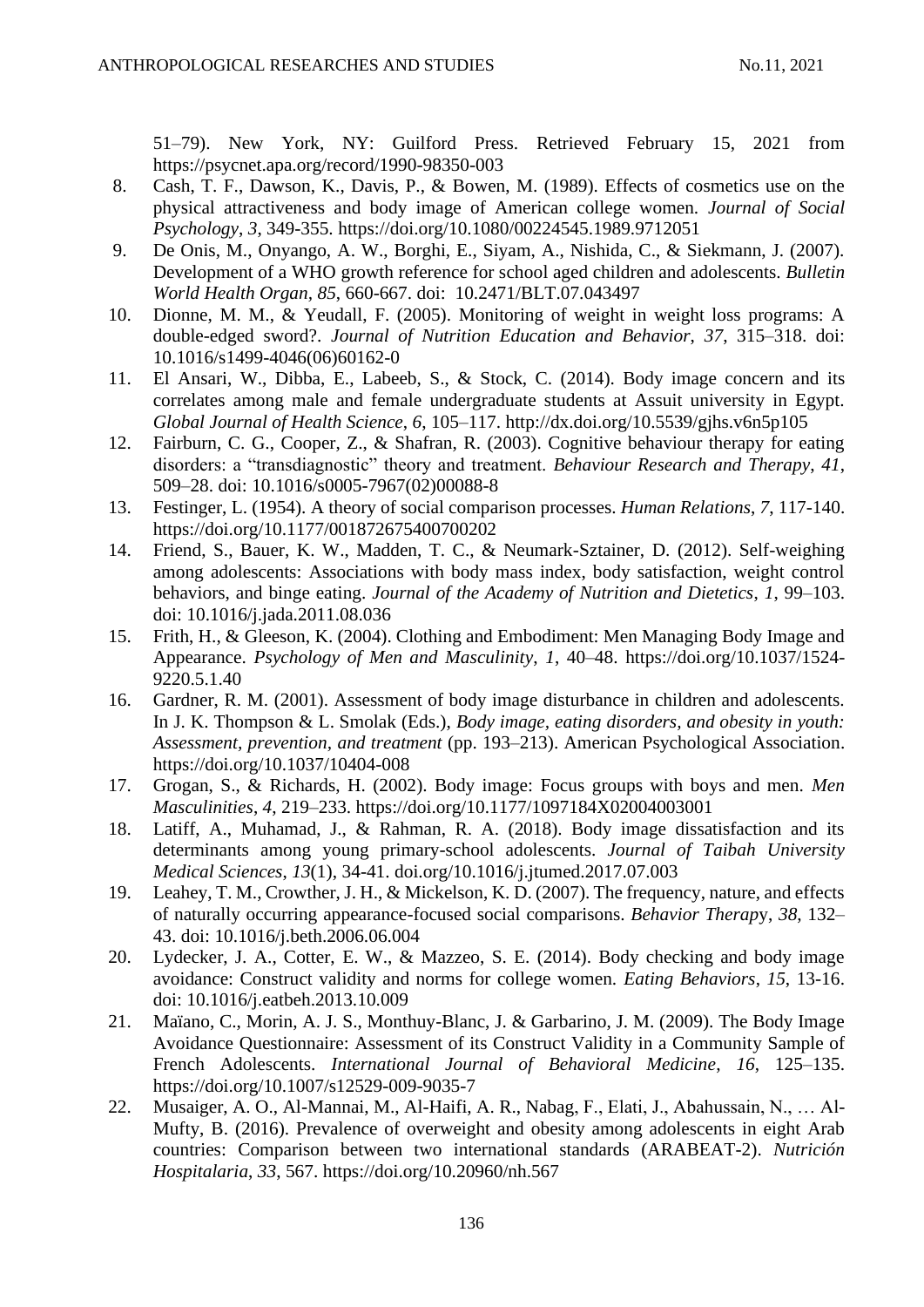- 23. Neumark-Sztainer, D., van den Berg, P., Hannan, P. J., & Story, M. (2006). Self-weighing in adolescents: Helpful or harmful? Longitudinal associations with body weight changes and disordered eating. Journal of Adolescent Health, 6, 811-818. doi: disordered eating. *Journal of Adolescent Health*, *6*, 811–818. doi: [org/10.1016/j.jadohealth.2006.07.002](https://doi.org/10.1016/j.jadohealth.2006.07.002)
- 24. Ogden, J., & Whyman, C. (1997).The effect of repeated weighing on psychological state. *European Eating Disorders Review*, *2*, 121–130. https://doi.org/10.1002/(SICI)1099- 0968(199706)5:2<121::AID-ERV167>3.0.CO;2-N
- 25. Patton, G. C., & Viner, R. (2007). Pubertal transitions in health. *The Lancet*, *9567*, 1130– 1139. doi: 10.1016/S0140-6736(07)60366-3
- 26. Rosen, J. C., Srebnik, D., Saltzberg, E., & Wendt, S. (1991). Development of a body image avoidance questionnaire. *Psychological Assessment*, *3*, 32-37. doi[:10.1037/1040-3590.3.1.32](https://doi.org/10.1037/1040-3590.3.1.32)
- 27. Rudd, N. A., & Lennon, S. J. (2000). Body image and appearance management behaviors in college women. *Clothing and Textiles Research Journal*, *18*, 152–162. [https://doi.org/10.1177/0887302X0001800304](https://doi.org/10.1177%2F0887302X0001800304)
- 28. [Schulte,](https://www.sciencedirect.com/science/article/pii/S1471015313000160#%21) S. J., & [Thomas,](https://www.sciencedirect.com/science/article/pii/S1471015313000160#%21) J. (2013). Relationship between eating pathology, body dissatisfaction and depressive symptoms among male and female adolescents in the United Arab Emirates. *Eating Behaviors*, *14*, 157-160. doi: 10.1016/j.eatbeh.2013.01.015
- 29. Senín-Calderón, C., Santos-Morocho, J. L., & Rodríguez-Testal, J. F. (2020). Factor structure and psychometric properties of the Spanish version of the Body Image Avoidance Questionnaire (BIAQ). *Eating and Weight Disorders*, *25*, 591–600. <https://doi.org/10.1007/s40519-019-00650-7>
- 30. Shafran, R., Fairburn, C., Robinson, P., & Lask, B. (2004). Body checking and its avoidance in eating disorders. *[International Journal of Eating Disorde](https://www.ncbi.nlm.nih.gov/labs/journals/int-j-eat-disord/new/2017-09-30/)rs*, *35*, 93–101. doi: 10.1002/eat.10228
- 31. Slade, P. D. (1994). What is body image? *Behaviour Research and Therapy*, *32*(5), 497–502. [https://doi.org/10.1016/0005-7967\(94\)90136-8](https://doi.org/10.1016/0005-7967%2894%2990136-8)
- 32. Stapleton, P., McIntyre, T., & Bannatyne, A. (2014). Body Image Avoidance, Body Dissatisfaction, and Eating Pathology: Is There a Difference Between Male Gym Users and Non-Gym Users?. *American Journal of Men's Health*, *3*, 1-10. doi: 10.1177/1557988314556673
- 33. Steinberg, L., & Morris, A. S. (2001). Adolescent development. *Annual Review of Psychology*, *52*, 83-110. [https://doi.org/10.1146/annurev.psych.52.1.83](https://psycnet.apa.org/doi/10.1146/annurev.psych.52.1.83)
- 34. Stice, E., Presnell, K., & Spangler, D. (2002). Risk factors for binge eating onset in adolescent girls: A 2-year prospective investigation. *Journal of Health Psychology*, *2*, 131-138. [https://doi.org/10.1037/0278-6133.21.2.131](https://content.apa.org/doi/10.1037/0278-6133.21.2.131)
- 35. Zakaria, R., Amor, H., & Baali, A. (2021). Body Dissatisfaction and Associated Factors: A Study of a Group of Moroccan Adolescents'. *Iranian Journal of Public Health*, *50*, 423-424. <https://doi.org/10.18502/ijph.v50i2.5367>
- 36. Walker, D. C., Anderson, D. A., & Hildebrandt, T. (2009). Body checking behaviors in men. *Body Image*, *6*, 164-170. doi: 10.1016/j.bodyim.2009.05.001
- 37. Waylen, A., & Wolke, D. (2004). Sex 'n' drugs 'n' rock 'n' roll: The meaning and social consequences of pubertal timing. *European Journal of Endocrinology*, *151*, 151-159. doi: 10.1530/eje.0.151u151
- 38. Wood, J. V. (1989). Theory and Research Concerning Social Comparisons of Personal Attributes. *Psychological Bulletin*, *2*, 231-248. [https://doi.org/10.1037/0033-2909.106.2.231](https://psycnet.apa.org/doi/10.1037/0033-2909.106.2.231)
- 39. \*\*\*HCP (High Commission for Planning) (2018). *Les indicateurs sociaux du maroc 2013- 2014 [Morocco's social indicators 2013-2014]*. Royaume du Maroc. Rabat, Edition 2018. Retrieved February 21, 2021 from [https://www.hcp.ma/downloads/Indicateurs](https://www.hcp.ma/downloads/Indicateurs-sociaux_t11880.html)[sociaux\\_t11880.html](https://www.hcp.ma/downloads/Indicateurs-sociaux_t11880.html)